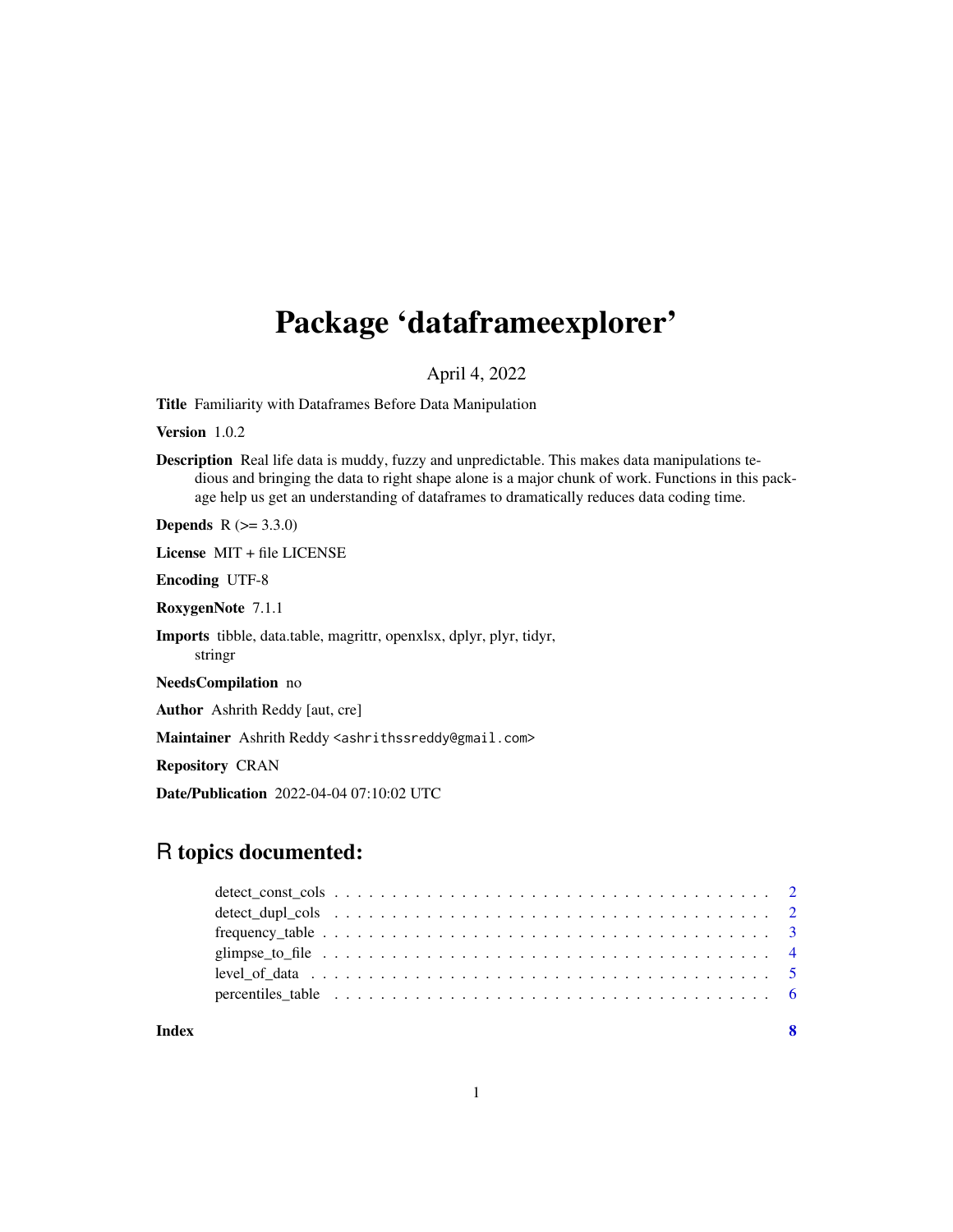<span id="page-1-0"></span>

## Description

It occasionally happens that a column in dataframe contains a single value throughout. This could lead to redundant computational cost and unexpected behavior in Machine Learning methods. This function scans though all columns of dataframe to examine if any column has no variation.

#### Usage

```
detect_const_cols(dataset, return_type = "col_names", ignore_na = F)
```
#### Arguments

| dataset     | A data.frame                                                                                                                             |
|-------------|------------------------------------------------------------------------------------------------------------------------------------------|
| return_type | How to return detected constant columns Use "col_names", "col_positions" or<br>"dataset" to return dataset with deleted constant columns |
| ignore_na   | Whether NA should be ignored while checking if a column has just 1 unique<br>value                                                       |

## Value

. A vector of constant column-names or column positions or dataset with deleted constant columns. Use return\_type parameter to specify.

#### Examples

```
## Not run:
detect_const_cols(dataset = head(mutate(mtcars, mpg_2 = 999)))
## End(Not run)
```
detect\_dupl\_cols *Detect if any column of a data.frame is a duplicate of another*

## **Description**

It occasionally happens that 2 (or more) columns in dataframe are exactly identical. This could lead to redundant computational cost and unexpected behavior in Machine Learning methods. This function scans though all column combinations of dataframe to examine if any 2 columns are exactly identical.

## Usage

```
detect_dupl_cols(dataset, return_type = "col_names", duplicate_col = "right")
```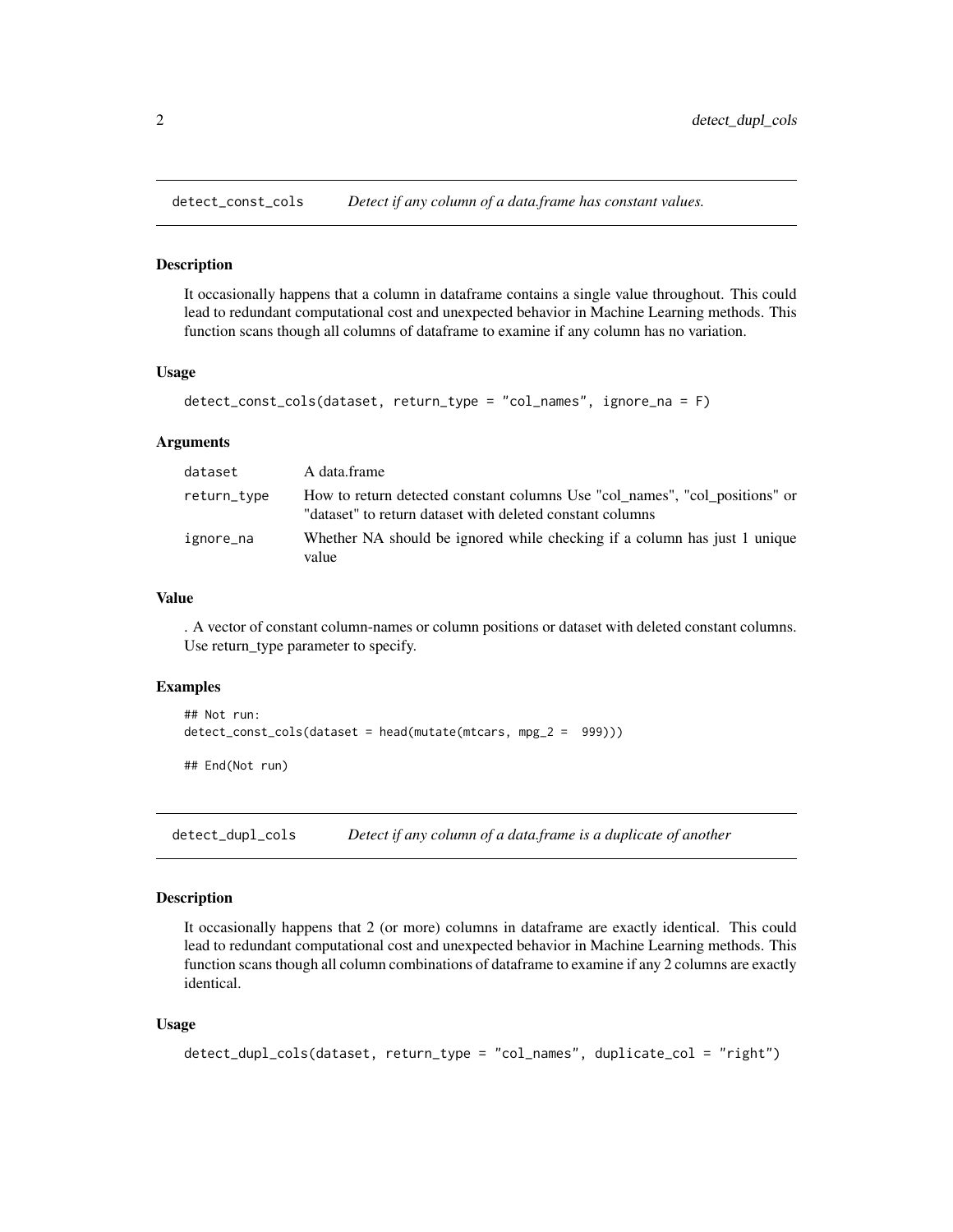## <span id="page-2-0"></span>frequency\_table 3

#### **Arguments**

| dataset     | A data.frame                                                                                                                                         |
|-------------|------------------------------------------------------------------------------------------------------------------------------------------------------|
| return_type | How to return detected duplicate columns Use "col_names", "col_positions" or<br>"dataset" to return dataset with deleted duplicate columns           |
|             | duplicate_col If 2 columns are identical, which of the 2 columns should be treated as dupli-<br>cate? Use "right" for right column, "left" for left. |

## Value

A vector of duplicate column names or column positions or dataset with deleted duplicate columns. Use return\_type parameter to specify.

#### Examples

```
## Not run:
detect_dupl_cols(dataset = head(mutate(mtcars, mpg_2 = mpg)), duplicate_col = "right")
## End(Not run)
```
frequency\_table *Generate frequency of each entry in each column of dataframe*

#### Description

Real-life data is seldom perfect and fields in a data.frame contains entries not anticipated by the data scientist. This function helps to know your data entries before performing any manipulations on it. This function generates frequency table excel, each column of input dataframe in a separate sheet in output excel file. Warning: An excel sheet can support 2^20 rows of data only (approx. 1 million). If the number of unique entries in a column exceeds that, excel will drop the low frequency entries.

#### Usage

```
frequency_table(
  dataset,
  output_filename = "",
  maximum_entries = 2^20,
  format_width = TRUE,
  sl_no_required = TRUE,
  frequency_required = TRUE,
  percentage_required = TRUE,
 cumulative_percentage_required = FALSE,
  string_length_required = TRUE
)
```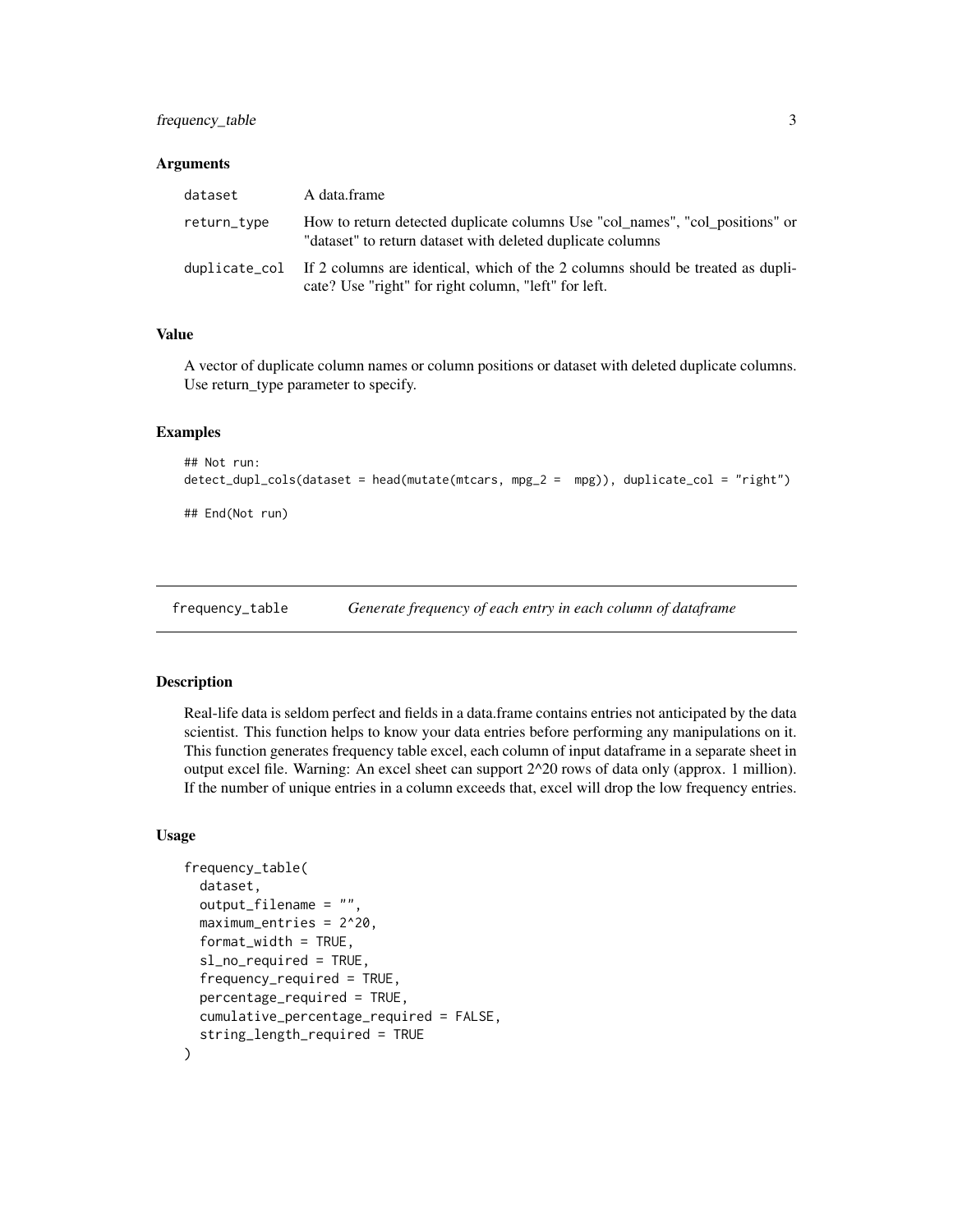## <span id="page-3-0"></span>Arguments

| dataset                        | A data.frame                                                                                                                                                                       |  |
|--------------------------------|------------------------------------------------------------------------------------------------------------------------------------------------------------------------------------|--|
| output_filename                |                                                                                                                                                                                    |  |
|                                | Name of the output text file (should end in "xlsx") Strongly advised to pass this<br>parameter, else the function's default is "frequency_table_ <system_time>.xlsx"</system_time> |  |
| maximum_entries                |                                                                                                                                                                                    |  |
|                                | Maximum unique entries in output. For e.g. setting this parameter to 10000 will<br>return only top 10000 occurring entries in each column                                          |  |
| format_width                   | Boolean input indicating if output excel cells' column width need to be format-<br>ted to "auto"                                                                                   |  |
|                                | sl_no_required Boolean input indicating if Sl_No column needs to be present in output excel                                                                                        |  |
| frequency_required             |                                                                                                                                                                                    |  |
|                                | Boolean input indicating if Frequency column needs to be present in output                                                                                                         |  |
|                                | excel                                                                                                                                                                              |  |
| percentage_required            |                                                                                                                                                                                    |  |
|                                | Boolean input indicating if Percentage column needs to be present in output                                                                                                        |  |
|                                | excel                                                                                                                                                                              |  |
| cumulative_percentage_required |                                                                                                                                                                                    |  |
|                                | Boolean input indicating if Cumulative_Percentage column needs to be present                                                                                                       |  |
|                                | in output excel                                                                                                                                                                    |  |
| string_length_required         |                                                                                                                                                                                    |  |
|                                | Boolean input indicating if String_Length column needs to be present in output<br>excel                                                                                            |  |

#### Value

Does not return to calling function, writes to file system rather

## Examples

```
## Not run:
frequency_table(dataset = iris, output_filename = "frequency_table_iris.xlsx")
frequency_table(dataset = mtcars, output_filename = "C/Users/Desktop/frequency_table_mtcars.xlsx")
## End(Not run)
```
glimpse\_to\_file *Generate glimpse of dataset*

## Description

Understanding the dataset through a glimpse of it will come handy while data manipulation coding. This function generates the glimpse of data.frame (similar to str()) using tibble::glimpse and write to a text file. Using same file name for different datasets will append the outputs to a same file.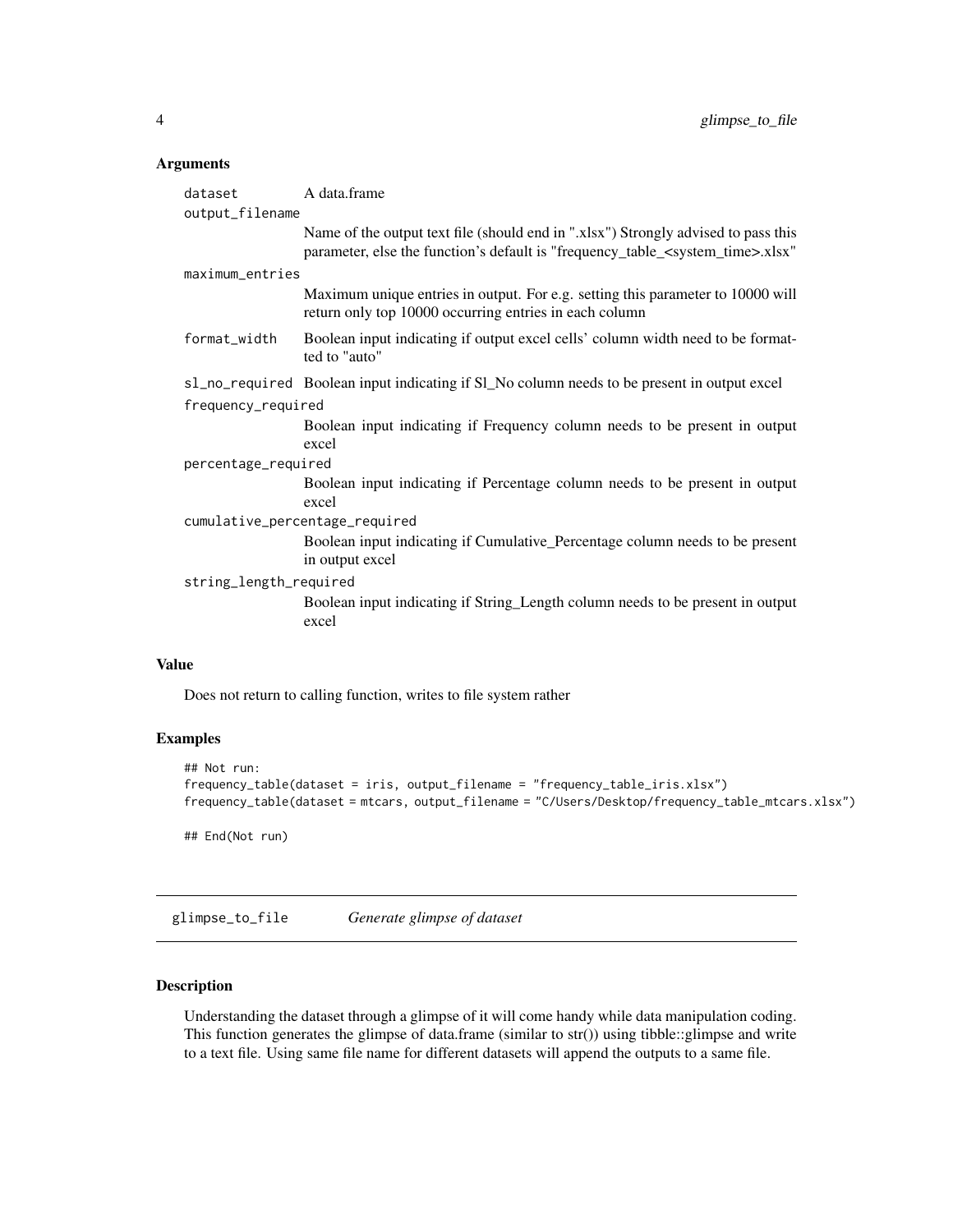## <span id="page-4-0"></span>level\_of\_data 5

#### Usage

```
glimpse_to_file(dataset, output_filename = "")
```
#### Arguments

dataset A data.frame object

output\_filename

Name of the output text file (prefer to end in ".txt", although the backend will append if not) Function's default is "glimpse\_<system\_time>.txt"

#### Value

Does not return any value, writes to disk rather

## Examples

```
## Not run:
glimpse_to_file(dataset = mtcars, output_filename = "glimpse_mtcars.txt")
glimpse_to_file(dataset = iris, output_filename = "C/Users/Desktop/glimpse_iris.txt")
```
## End(Not run)

level\_of\_data *Determine the level / primary key of dataset*

#### Description

Knowing the level of dataset is paramount to effectively and efficiently manipulate data, and the level of dataset is unknown oftentimes. This function checks for count of unique records in all possible column combinations to determine the level of dataset. Check for text file generated for column combinations with unique records.

#### Usage

```
level_of_data(dataset, output_filename = "", verbose = TRUE)
```
## Arguments

| dataset         | A data.frame                                                                                                                                                              |
|-----------------|---------------------------------------------------------------------------------------------------------------------------------------------------------------------------|
| output_filename |                                                                                                                                                                           |
|                 | Name of the output text file (should end in ".txt", although the backend will<br>append if not) Function's default is "level_of_dataset_ <system_time>.txt"</system_time> |
| verbose         | Pass TRUE for detailed output                                                                                                                                             |

## Value

Does not return to calling function, writes to file system rather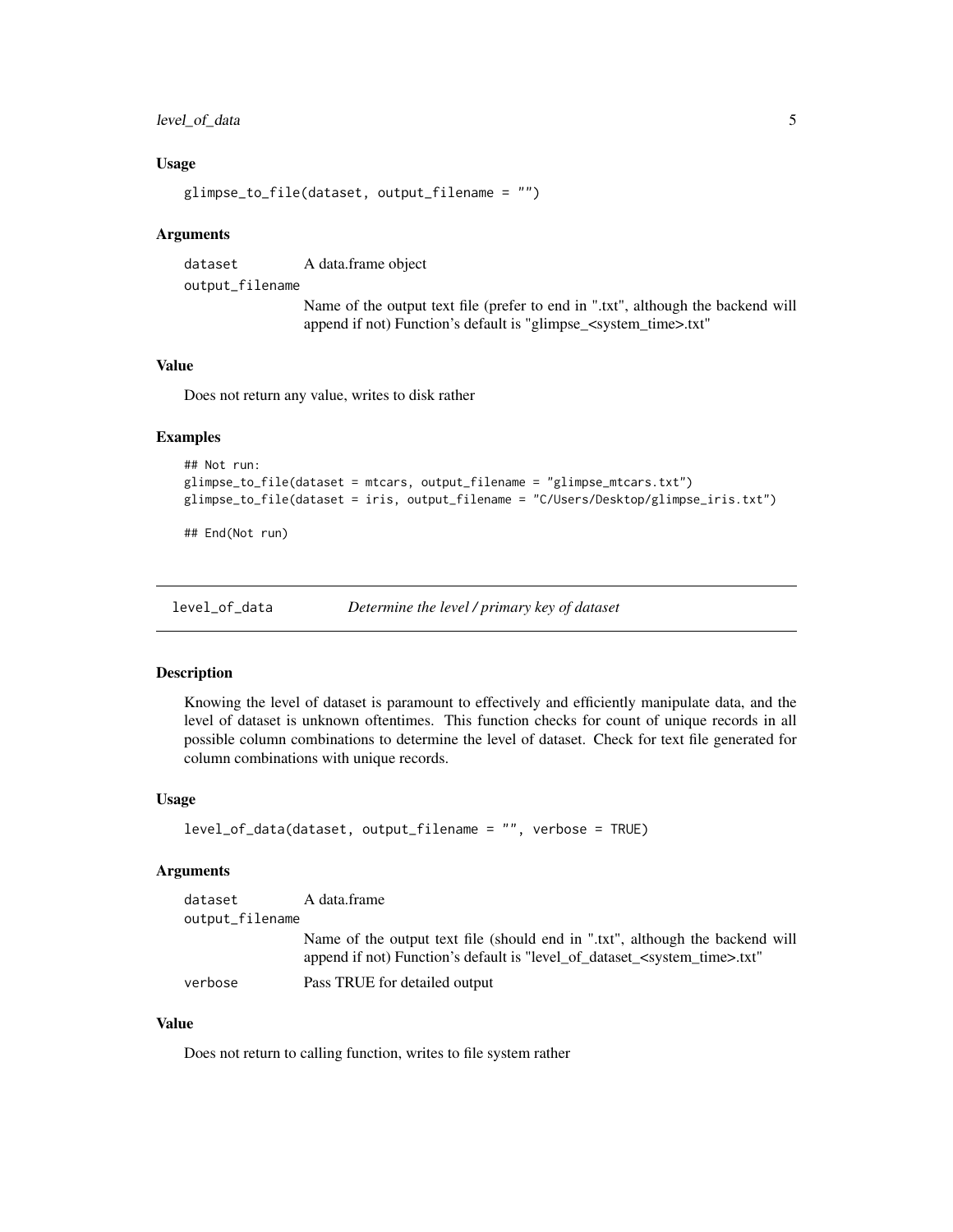## Examples

```
## Not run:
level_of_data(dataset = iris[,c("mpg", "cyl", "disp", "hp")], output_filename = "level_mtcars.txt")
## End(Not run)
```
percentiles\_table *Generate percentiles for entire dataframe*

## Description

This function generates percentiles for all numeric columns in the dataframe. This will come handy while understanding the distribution of data and in outlier treatment.

## Usage

```
percentiles_table(
  dataset,
  output_filename = "",
  percentiles = c(0:10, seq(10, 90, 10), seq(25, 75, 25), 91:100),
  format_width = TRUE,
  sd_required = TRUE,
 min_required = TRUE,
 max_required = TRUE,
 mean_required = TRUE,
 missing_percentage_required = TRUE,
 class_required = TRUE
)
```
#### Arguments

| dataset                     | A data.frame                                                                                                                                                                           |  |  |  |
|-----------------------------|----------------------------------------------------------------------------------------------------------------------------------------------------------------------------------------|--|--|--|
| output_filename             |                                                                                                                                                                                        |  |  |  |
|                             | Name of the output excel file (should end in ".xlsx") Strongly advised to pass this<br>parameter, else the function's default is "percentiles_table_ <system_time>.xlsx"</system_time> |  |  |  |
| percentiles                 | numeric vector of probabilities with values in [0,100]                                                                                                                                 |  |  |  |
| format_width                | Boolean input indicating if output excel cells' column width need to be format-<br>ted to "auto"                                                                                       |  |  |  |
| sd_required                 | Boolean input indicating if standard deviation column needs to be present in<br>output excel                                                                                           |  |  |  |
| min_required                | Boolean input indicating if minimum column needs to be present in output excel                                                                                                         |  |  |  |
| max_required                | Boolean input indicating if maximum column needs to be present in output excel                                                                                                         |  |  |  |
| mean_required               | Boolean input indicating if mean column needs to be present in output excel                                                                                                            |  |  |  |
| missing_percentage_required |                                                                                                                                                                                        |  |  |  |
|                             | Boolean input indicating if missing percentage column needs to be present in<br>output excel                                                                                           |  |  |  |

<span id="page-5-0"></span>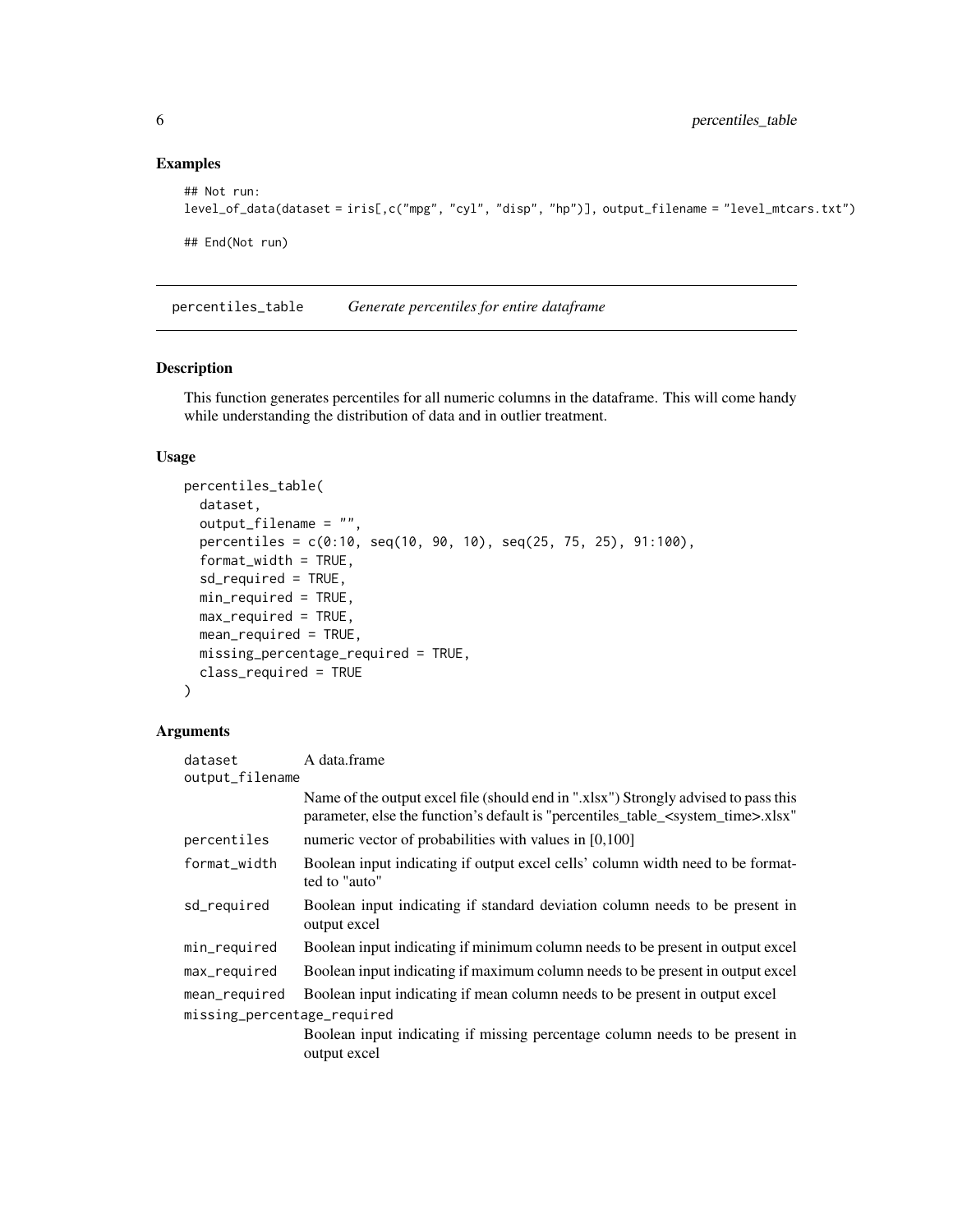## percentiles\_table 7

class\_required Boolean input indicating if datatype column should be the last column in output excel

## Value

Does not return to calling function, writes to file system rather

## Examples

```
## Not run:
percentiles_table(mtcars, output_filename = "percentiles_table_mtcars.xlsx")
percentiles_table(iris, output_filename = "C/Users/Desktop/percentiles_table_iris.xlsx")
```
## End(Not run)